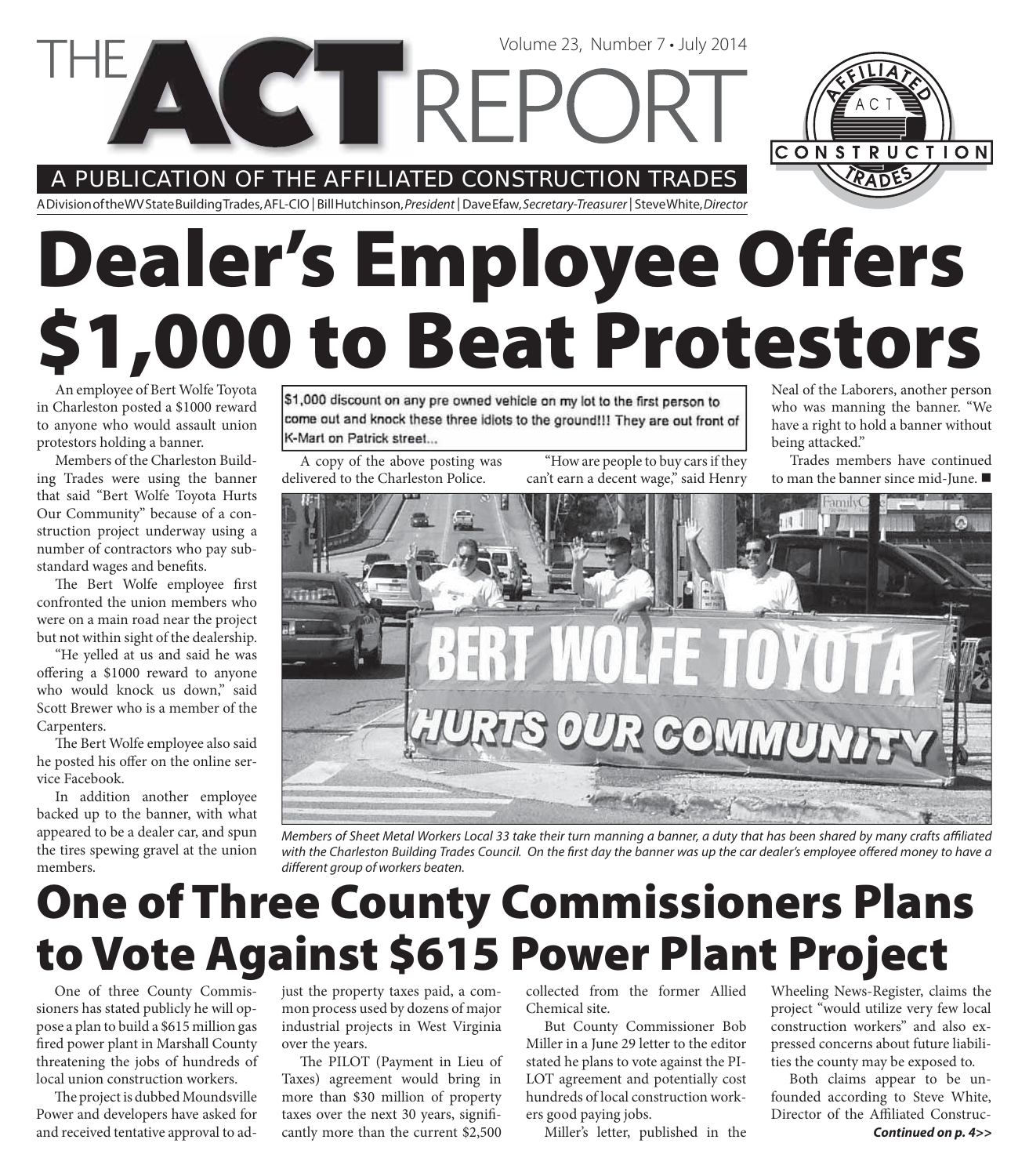# **So-Called Right-to-Work Legislation Threatens West Virginia Workers**

Opponents of unions many years ago crafted legislation to undermine and destroy labor organizations by requiring unions to provide services to workers who do not pay dues or fees.

The legislation was given the name "Right-to-Work' and with the name alone has caused much confusion.

"The name is deceptive because people think it is pro-worker when it is the opposite," said Dave Efaw, Secretary-Treasurer of the WV State Building Trades.

In order to pass this destructive legislation corporations have used

many unrelated social issues that are important to union members as a way to gain support for candidates who oppose unions.

To counter this effort leaders of the Carpenters Union in West Virginia developed a short video for membership education about the issue.

The effort has proved popular and is now available to all building trades' members through the State Building Trades.

"Our Executive Board purchased the video and has made it available both online and on DVD's," said Efaw.

# **Electricians LU 466 has Inside Wireman Apprenticeship Opportunities**

The Charleston Joint Apprenticeship and Training Committee for IBEW Local 466 will accept applications apprenticeship from 10:00am until 6:00pm on the THIRD Thursday of each month. Applications will be accepted at 316 Mercer Street Princeton and Charleston JATC Building, 810 Indiana Ave., Charleston.

To meet the minimum qualifications applicants must:

A. be a minimum of 17 years of age.

B. be at least a high school graduate, have a GED, or have a two-year Associate Degree or higher.

C. show evidence of successful completion of one full year of high school algebra with a passing grade or one post high school algebra course with a passing grade.

D. provide an official transcript of high school and post high school education and training. All GED records must be submitted if applicable.

E. submit a form DD-214 to verify military training and/or experience if a veteran and wish to receive consideration for such training/experience.

F. qualify for an interview using the electrical trade's aptitude test developed and validated by the American Institutes for Research.

G. present evidence they possess a valid driver's license.

H. prior to being indentured, applicants selected from the pool of interviewed applicants will be at least 18 years of age.

I. Individuals who can verify (proper documentation required) they have worked a minimum of four thousand (4000) hours specifically in the electrical construction trade do not need to meet the requirements of items (b) and (c).

J. At time of application there is an application fee of \$20.

Each applicant must provide the *Continued on p. 3>>*

"When these so-called Rightto-Work laws pass, it is well documented they result in lower wages, less benefits, less training, and more jobsite safety problems."

To view the video go to the ACT web site www.actwv.org and click the link on the home page.  $\blacksquare$ 

### **Tri-State DAD's Day Event Net's \$13,600**

For 20 years in a row the Tri-State Building and Construction Trades Council based in Ashland, Kentucky has sponsored annual Dollar's Against Diabetes events.

DAD's day events raise money for diabetes research and are sponsored by many building trades groups across the country.

This year the Council raised \$13,600 through a golf outing held in mid-June in Wayne County. 38 teams

> 2014 DAD'S DAY **GOLF TOURNAMENT**

of four participated.

"We had lots of help from folks like Operating Engineers 132 who provided food services and a number of retirees who came out to help," said Mark Johnson, Business Manager of Tri-State.

This year the Council received an award from the Building and Construction Trades Department of the AFL-CIO in recognition of their 20 years of participation.



A team from Prime Insulation came in with the best score during the Tri-State Building Trades 'Dollars Against Diabetes' charity event held in mid-June. From left: Tom Householder, Mark Reed, Bud Turner, and Scott Davis.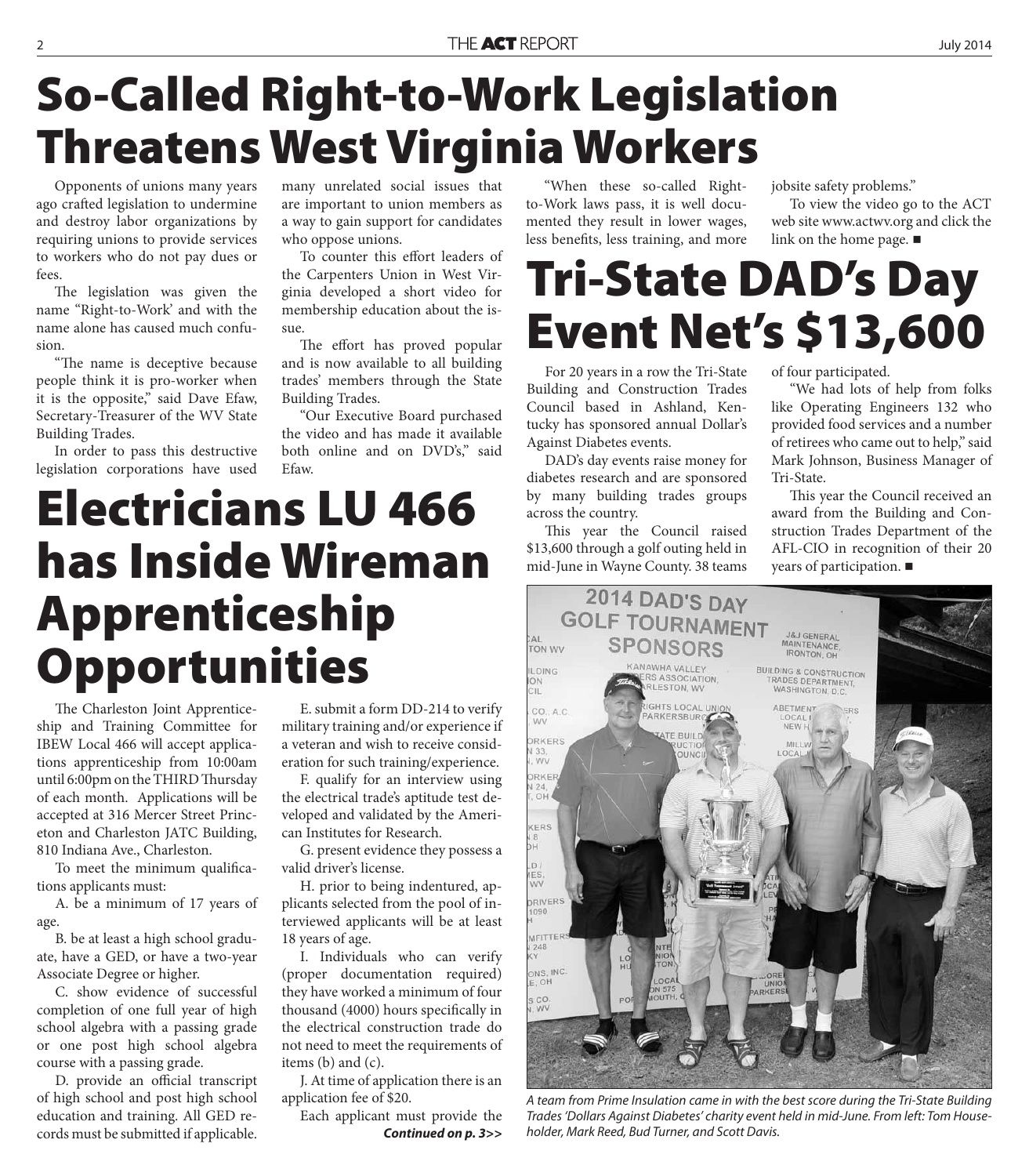### **Honest West Virginians** *Court Rulings Changing Elections*

Labor has created a Super PAC. It is called Honest West Virginians. Why?

Recent U.S. Supreme Court decisions have led to a flood of corporate funds into elections nationally and in West Virginia.

In addition, tradition limits on campaign contributions have been all but eliminated.

While a corporation is limited on how much they can give directly to a candidate there is no limit on how much it can spend independently.

These facts have given rise to the creation of Super PACs.

One such group called Americans For Prosperity has established a West Virginia chapter.

The head of the West Virginia branch is the former executive director of an anti-union contractors group in Charleston.

According to a Washington Post report AFP was among groups that

spent \$1.4 million in 2013 – a year before the election – running TV ads against Congressman Nick Joe Rahall, a longtime supporter of working families.

"We are being forced to raise funds to survive"

#### **Josh Sword**

Secretary-Treasurer, WV AFL-CIO

Super PAC's can raise unlimited funds as long as they do not coordinate efforts with candidates or political parties.

While some reports claim both business and labor have Super PAC's creating some sort of balance, Josh

Sword, Secretary-Treasurer of the WV AFL-CIO, says that is simply not true.

"We are being forced to raise funds to survive," said Sword. "We would agree to outlaw Super PAC's today, but if the other side has them and we don't, working class families will suffer."

Sword is the Treasurer of the new Honest West Virginians PAC recently established by labor.

The Super PAC structure allows a union's general fund to contribute in addition to a fund set up with dues check-offs for political purposes.

"Working families are faced with expensive and sophisticated campaigns funded by corporate money, perhaps even funding from foreign countries, and we really have very little to defend ourselves with," said Sword.

"We will always be outspent, but that doesn't mean we give up." ■



#### *Continued from Page 2*

materials listed from A thru J at the time they come in to fill out an application.

Applicants, who meet all basic requirements and are residents of one of the counties listed below, will be interviewed by the JATC. Apprentices will be selected in order of their ranking.

In Zone 1 (Charleston area) Boone, Braxton, Calhoun, Clay, Fayette, Gilmer, Kanawha, Nicholas, Putnam, Raleigh, Roane, Summers, Webster and Wyoming Counties.

In Zone 2 (Bluefield/Princeton area) the counties of Monroe, Mc-Dowell, Mercer and Greenbrier in WV and in VA Bland, Buchanan, Carroll, Giles, Grayson, Smyth, Tazewell and Wythe Counties.

The recruitment, selection, employment and training of apprentices during their apprenticeship, shall be without discrimination because of race, color, religion, national origin, sex or age.

### **Labor Hall of Fame Honors Trades Leaders** *Plymale, Burton Among Honorees*

The Southwestern District Labor Council based in Huntington held their annual Labor Hall of Fame ceremony on Saturday, June 21 and presented awards to two Building Trades leaders.

Tommy Plymale, Business Manager of Operating Engineers Local 132 was inducted into the Labor Hall of Fame.

Steve Burton, former Business Manager of the Tri-State Building Trades Council and President of the WV State Building Trades Council received the Lafe C. Chafin Award, named after a longtime labor attorney from Huntington.

It was the 11th annual event to recognize not only leaders in the labor movement but business and political leaders as well.

"Our Annual Banquet honors individuals who have respected working families throughout their careers," said Tim Millne, President of

the Labor Council. "These are union activists, politicians, as well as the business community."

Also inducted in to the Hall of Fame was Joyce Gibson of the Service Employees. Ted Boettner, Executive Director of the WV Center on Budget and Policy received an Honorary Induction.



Congressman Nick Joe Rahall (from left), and Dave 'Bones' McComas congratulate Tommy Plymale of Operating Engineers Local 132 on his induction into the Labor Hall of Fame.